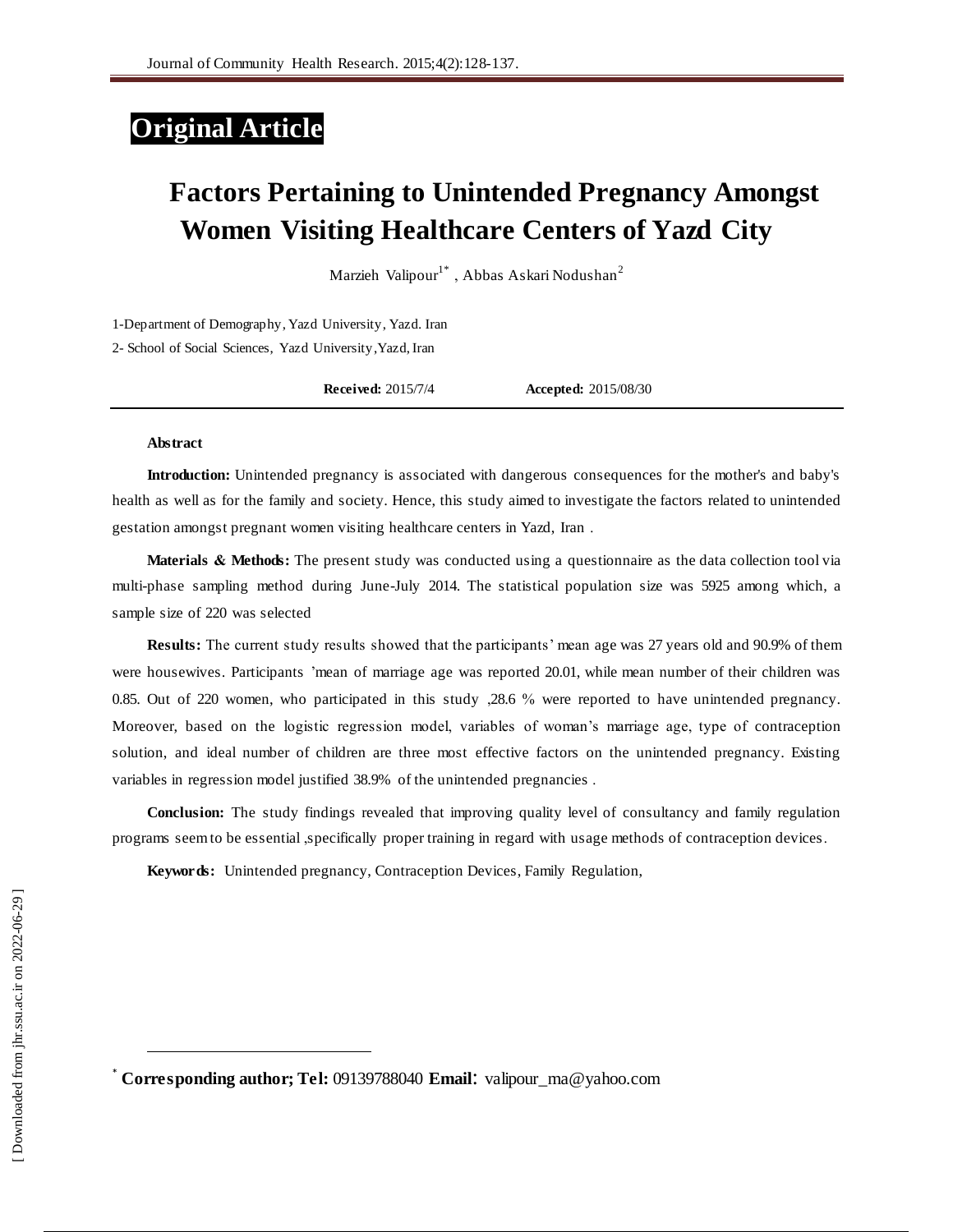#### **Introductio**n

Although contraception methods are increasingly used all over the developing countries, reports have shown that a quarter of all births in developing world (not including China) in 1990s were unintended ones  $[1]$ . Unintended pregnancy is a worldwide problem associated with dangerous consequences and aftermaths which affect not only the mother and the child, but also the family and society  $[2]$ .

Unintended pregnancy is a case of unplanned conception occurred despite using a contraception method. Every woman could be prone to unintended pregnancy and the situation would be associated with higher levels of risk for women in poor economic and social conditions and/or younger ages  $^{[3]}$ .

About a third of all pregnancies worldwide are not planned beforehand. which are categorized into two: 1) untimely pregnancies which occur unplanned despite parents; willingness to having children, and 2) unintended cases of pregnancy which are not planned within parents who do not want to have children. In this type of pregnancy, mothers often do not have adequate participation in the prenatal care, which often leads to abortion.<sup>[3]</sup>.

Unintended pregnancies can be harmful both to mother and child. International studies have demonstrated that unintended pregnancy could have negative consequences. Women who are unintentionally pregnant are more likely to receive insufficient pregnancy time healthcare, which may lead to deterioration of health situation for both mother and child; Generally, the children who are born as a result of an unintended conception are more prone to danger in comparison, since they are usually underweighted or more likely to be deprived of their mothers' milk  $^{[4]}$ . Moreover in some cases, there is a possibility that the infant would not receive attention and healthcare after birth which leaves him/her prone to diseases [5].

Unintended pregnancy is in some cases associated with unhealthy behavior of mothers which may lead to higher risk of pregnancy negative consequences; for instance, women who get pregnant without previous intention are likely to start healthcare measures late in time and so it can affect negatively their health and their children's health as well  $^{[6]}$ .

Unintended pregnancy is important in the sense that it lies among the most important healthcare issues worldwide, and imposes enormous anxiety and pressure on mothers, spouses, and in long term on the children as well [7] .

Annually 400-500 thousands of unintended pregnancy cases are being reported in Iran; which literally equals to 40% of all pregnancy cases. There is a high chance of preventing social disorders and high economical costs

129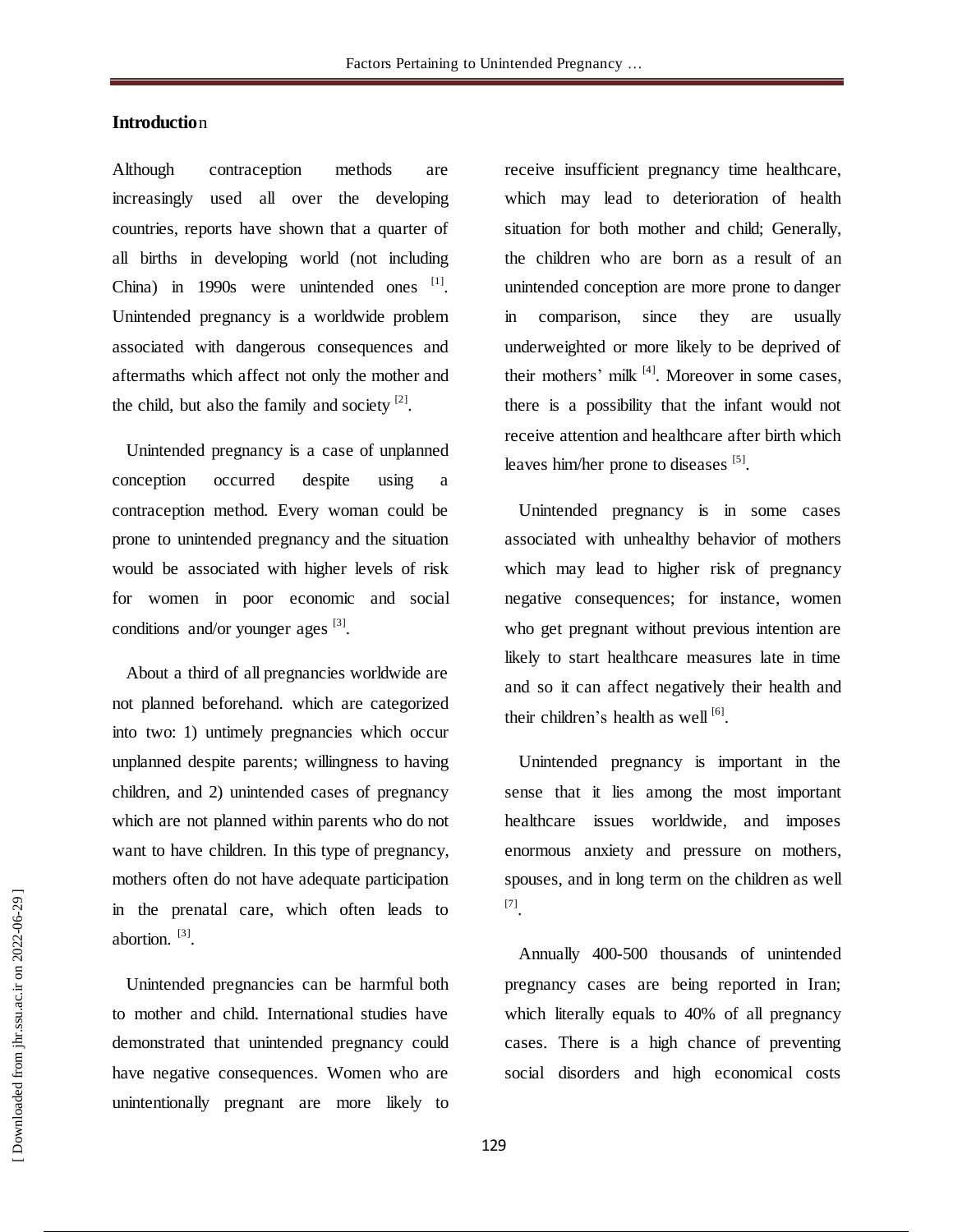through contraception and decrease the rate of unintended pregnancies [8].

Although some studies have been conducted in Iran (Abazari et al., 2002; Khoshe-mehri et al., 2007; Azizi et al., 2011; Yazdani 2012; etc.), a comprehensive understanding of causes and factors related to unintended conception has remained an open area to investigate. The current study intends to investigate the factors associated with unintended pregnancies in Yazd, Iran 1 in which a low fertility rate have been experienced in consistency with decreasing trend of fertility at the national level; and Fertility levels have been low, tries improve our perception in this area. As a matter of fact, the present study aimed to examine the factors which influence unintended pregnancy rates amongst the women who visited healthcare centers all over the Yazd. Such, Affecting factors on unintended pregnancies as the couples' age, usage of contraception means, number of previous pregnancies, couples' employment status, and their education level are addressed hereby. The relationships between personal and demographic characteristics of the statistical sample detect and examine unintended pregnancy rate in this study.

#### **Materials and methods**

In this survey study, the statistical population entailed all the married pregnant women aged 15-49 years who visited healthcare in Yazd, Iran, among which the samples was collected via

a multi-phas sampling method. Analysis unit was defined as a pregnant woman selected from those pregnant woman who visited the healthcare in Yazd. The study sample size was calculated using Cochran's formula based on value of p and q which yielded 220.

$$
n=\frac{\frac{t^2.p.q}{d^2}}{1+\frac{1}{N}\Big(\frac{t^2.p.q}{d^2}-1\Big)}
$$

 $t=1.96$   $p= 0.82$   $q= 0.18$   $d= 0.05$  N=592 n=220

The study data were gleaned through a questionnaire which included a number of open and close ended questions designed to measure the variables. At the description level, the statistical indices of median and mode, frequencies, frequency percent, standard deviation, minimum and maximum; and at the statement level, the significance level associated with relationship of dependent variable to each independent variable (age, birth place, education level, employment status, her age at marriage time, number of children born alive, abortion records, number of previous pregnancies, and the desired number of children) were calculated using Chi-square and t-tests. In order to analyze nominal and ordinal variables (birth place, employment status, education level, abortion records, type of contraception device)**,** chisquare test was applied. Moreover, in order to analyze the distance variables (age, , marriage age, number of children born alive, the desired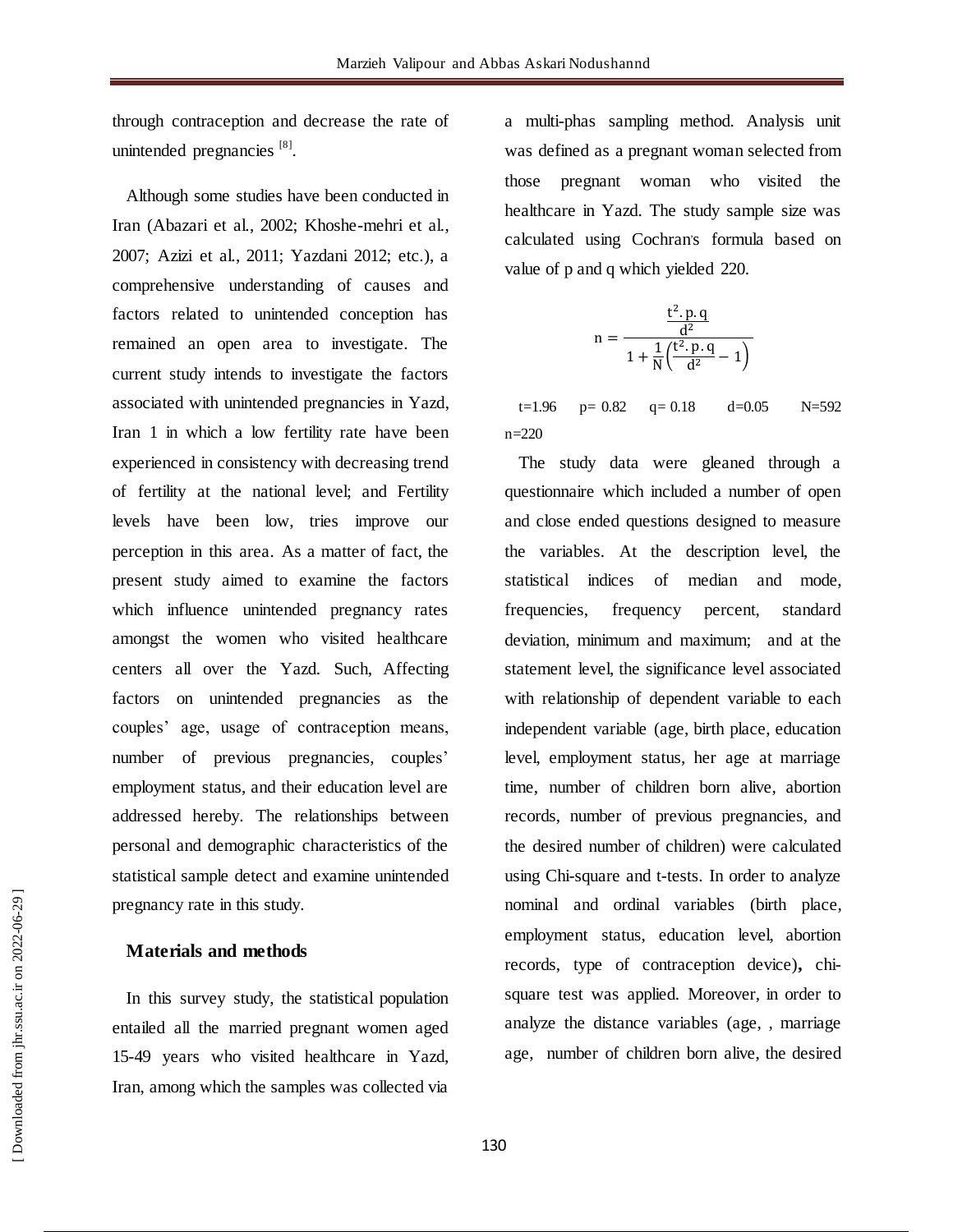number of children and number of previous pregnancies) t-test was used.

The logistic recession method was then utilized in order to estimate the specific effect of each independent variable on the dependent variable (unintended pregnancy) as well as to measure the significance level of the relationships between the variables. The study data were analyzed applying SPSS software package.

#### **Results**

Table 1 shows the descriptive statistics for the qualitative variables used in the statistical analysis. 75% of respondents were born in the city while 25% came from the rural locations. The study results have revealed that about 28% of respondents were experiencing an unintended pregnancy, either not expecting for more children or intending to have children only in future, while the majority (70.5 %) reported their pregnancy as an intended case.

| characteristics          | codes                         | number         | percent |
|--------------------------|-------------------------------|----------------|---------|
| birth place              | $1-City$                      | 165            | 75      |
|                          | 2-Village                     | 55             | 25      |
| education level          | 1-primery school<br>and lower | 32             | 14.5    |
|                          | 2-Secondary school            | 50             | 22.7    |
|                          | 3-Diploma                     | 83             | 37.7    |
|                          | 4-University<br>education     | 55             | 25      |
| employment status        | 1-Housewife                   | 200            | 90.9    |
|                          | 2-Free                        | 6              | 2.7     |
|                          | 3-Employee                    | 9              | 4.1     |
|                          | 4-University student          | 5              | 2.3     |
| Abortion records         | $1-Yes$                       | 33             | 15      |
|                          | $2-N0$                        | 187            | 85      |
| type of                  | 1-Modern                      | 189            | 85.9    |
| contraception<br>device  | 2-Traditional                 | 31             | 14.1    |
| type of pregnancy        | 1-Unintended                  | 63             | 28.6    |
| in woman's view<br>point | 2-Intended                    | 155            | 70.5    |
|                          | 3-no response                 | $\overline{c}$ | 0.9     |

**Table (1)** – Summary of sample descriptive characteristics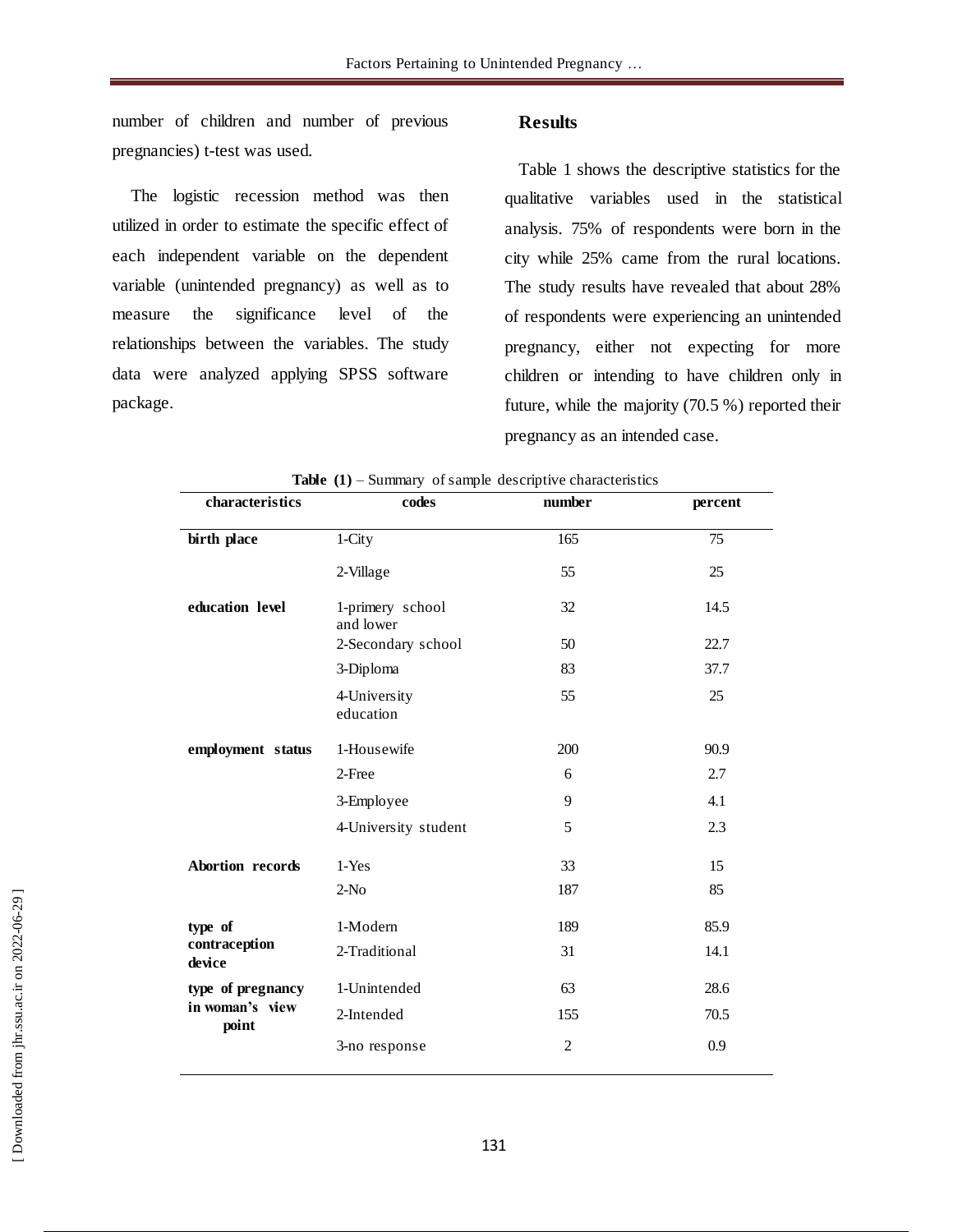As the results of descriptive statistics are demonstrated in Table (2), respondents' mean age was 27 years; with a range of 15- 44 years. Furthermore, the mean marriage age was 20 and marriage age domain was reported between 12 and 32.

Bivariate tests were used in order to examine the relationship between independent and dependent variables. The results are summarized in Table (3) below.

Based on the information presented in Table (4), unintended pregnancy was not significantly related to the woman's age, however a significant relationship was observed in regard with women's marriage age, the desired number of children, Number of children born alive, and number of previous pregnancies.

The dependent variable in the present study was occurrence of unintended pregnancy which was categorized into two levels of "has unintended pregnancy" and "does not have unintended pregnancy". Which were codified as 0 and 1 respectively in the Logistic Regression analysis.

|                                   |       | median | mode         | standard  | minimum      | maximum        |
|-----------------------------------|-------|--------|--------------|-----------|--------------|----------------|
| variable                          | mean  |        |              | deviation |              |                |
| age                               | 27.11 | 27     | 25           | 5.52      | 15           | 44             |
| marriage age                      | 20.01 | 19     | 18           | 3.82      | 12           | 32             |
| number of children born<br>alive  | 0.85  | 1      | $\mathbf{0}$ | 0.93      | $\mathbf{0}$ | $\overline{4}$ |
| number of previous<br>pregnancies | 2.02  | 2      | 1            | 1.09      | $\mathbf{1}$ | 6              |
| the desired number of<br>children | 3.06  | 3      | 4            | 0.98      | $\mathbf{0}$ | 4              |

**Table (2) -** Summary of the study sample statistics.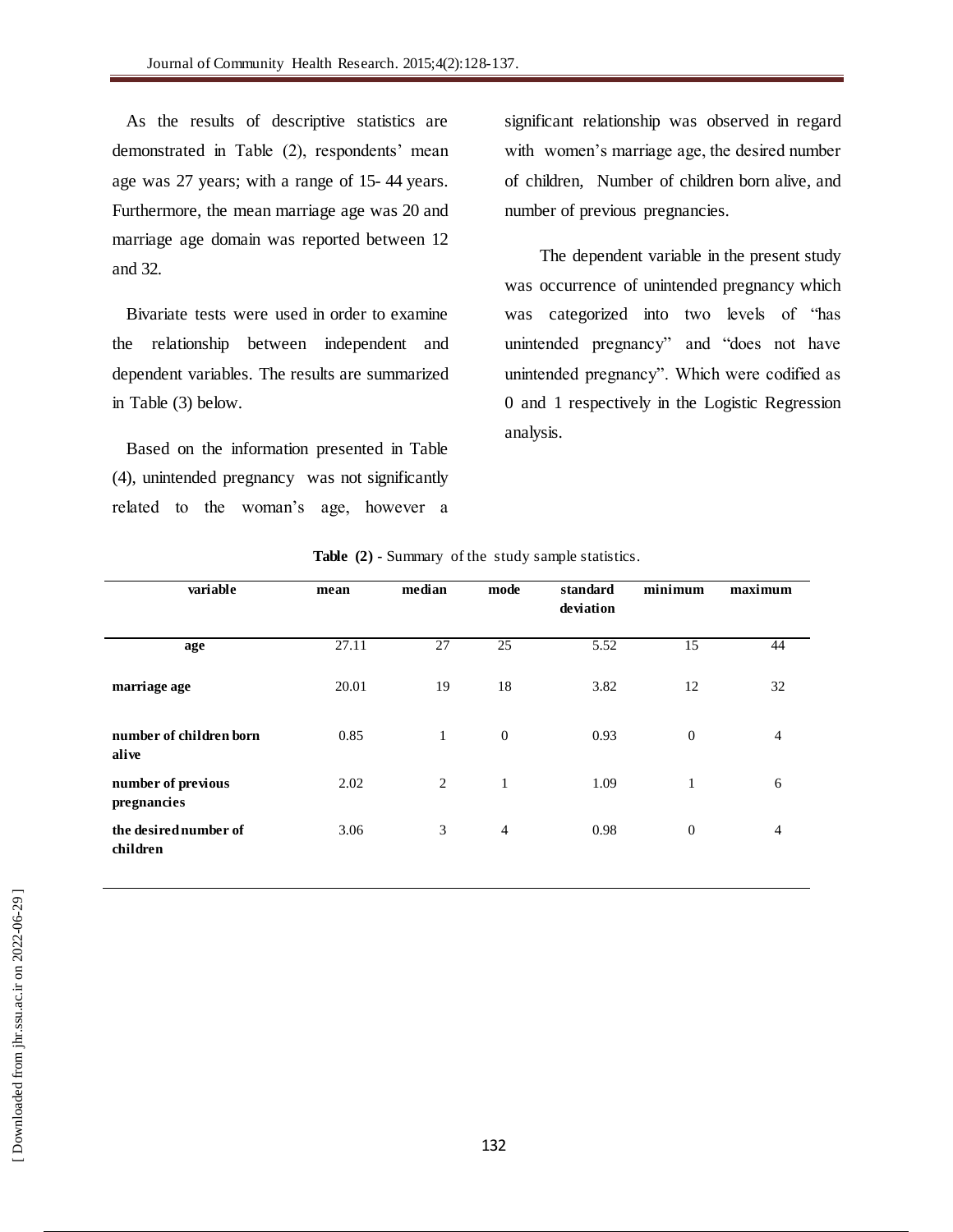| Factors Pertaining to Unintended Pregnancy |  |  |  |
|--------------------------------------------|--|--|--|
|--------------------------------------------|--|--|--|

| Table (3) - Results of Bivariate tests (qualitative variable) |                            |                  |         |                |            |                |                       |
|---------------------------------------------------------------|----------------------------|------------------|---------|----------------|------------|----------------|-----------------------|
|                                                               | unintended pregnancy       | intended         |         |                | unintended |                |                       |
|                                                               |                            | frequency        | Percent | frequency      | Percent    |                |                       |
| birth place                                                   | $1 - \text{city}$          | 44               | 69.8    | 120            | 77.4       | 164            | Sig: 0.158            |
|                                                               | 2- Village                 | 19               | 30.2    | 35             | 22         | 54             | Chi square:<br>1.380  |
| employment                                                    | 1- housewife               | 58               | 92.1    | 140            | 90.3       | 198            | Sig: 0.534            |
| status                                                        | 2-free                     | $\mathfrak{2}$   | 3.2     | $\overline{4}$ | 2.6        | 6              |                       |
|                                                               | 3- employee                | $\mathfrak{Z}$   | 4.8     | 6              | 3.9        | $\overline{9}$ | Chi square:           |
|                                                               | 4- university              | $\boldsymbol{0}$ | 0.0     | 5              | 3.2        | 5              | 2.191                 |
|                                                               | student                    |                  |         |                |            |                |                       |
| education                                                     | 1- primary school          | 13               | 20.6    | 19             | 12.3       | 32             | Sig: 0.027            |
|                                                               | and lower                  |                  |         |                |            |                |                       |
|                                                               | 2- Secondary               | 19               | 30.2    | 30             | 19.4       | 49             | Chi square:           |
|                                                               | school                     |                  |         |                |            |                | 9.216                 |
|                                                               | 3- Diploma                 | 15               | 23.8    | 68             | 43.9       | 83             |                       |
|                                                               | 4- University<br>education | 16               | 23.8    | 38             | 24.5       | 54             | Cramer's<br>V: 0.206  |
| type of<br>contraception                                      | 1- modern                  | 48               | 76.2    | 139            | 89.7       | 187            | Sig: 0/010            |
| device                                                        | 2-traditional              | 15               | 23.8    | 16             | 10.3       | 31             | Chi-square<br>V: 6.68 |
|                                                               |                            |                  |         |                |            |                | Phi: -0.175           |
| abortion                                                      | 1- does have               | 10               | 15.9    | 22             | 14.2       | 32             | Sig: 0.751            |
| records                                                       | 2- does not have           | 53               | 84.1    | 133            | 85.8       | 186            |                       |
|                                                               |                            |                  |         |                |            |                | Chi square:<br>0.101  |

|  | <b>able</b> $(3)$ - Results of Bivariate tests (qualitative variable) |  |  |
|--|-----------------------------------------------------------------------|--|--|

**Table (4) –** Results of Bivariate tests (quantitative variable)

| variable                          |       | unintended pregnancy | test value | significance level |
|-----------------------------------|-------|----------------------|------------|--------------------|
|                                   | mean  | standard error       |            |                    |
| age                               | 27.11 | 5.524                | $0.065 -$  | 0.949              |
| marriage age                      | 20.01 | 3.828                | $3.226 -$  | 0.001              |
| number of children<br>born alive  | 0.85  | 0.932                | 3.575      | 0.000              |
| the desired number<br>of children | 3.063 | 0.981                | $2.725 -$  | 0.007              |
| number of previous<br>pregnancies | 2.02  | 1.099                | 3.914      | 0.000              |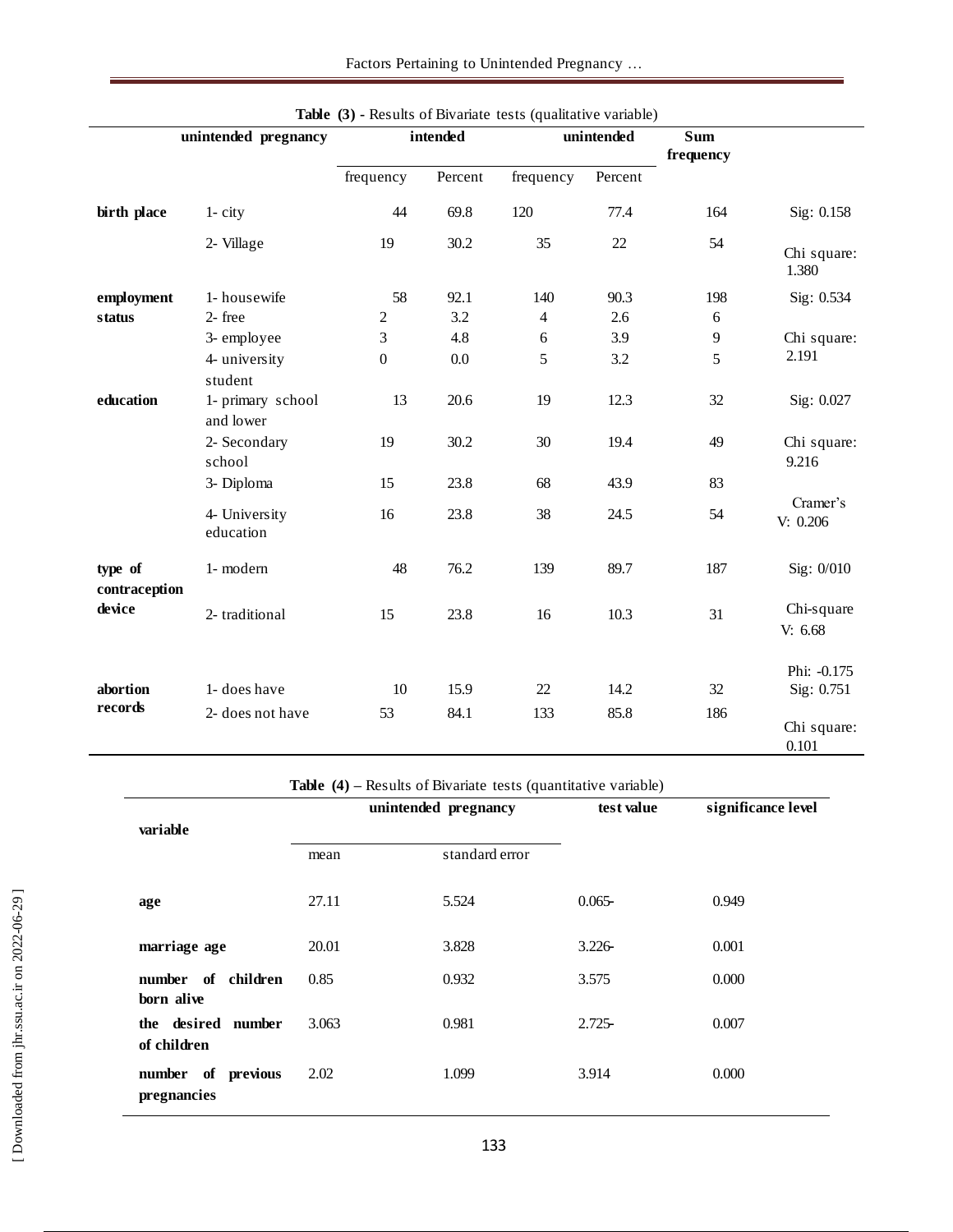Women's Demographic and individual variables of were entered into Logistic Regression model, so as their effects could be simultaneously evaluated. The simultaneous effects of women's education level, marriage age, number of children born alive, the type of contraception method, the desired number of children, and number of previous pregnancies (the variables which had shown a significant relationship with the outcome variable) on the unintended pregnancy were examined through the model.

As Table (5) shows, among the set of predictors entered into regression model, the number of previous pregnancies did not significantly relate to the likelihood of unintended pregnancy occurrence. However the variables of marriage age, type of contraception method, and the desired number of children significantly affected the likelihood of unintended pregnancy.

|  | Table (5) – Effects of each predictor (independent) variable |  |  |  |  |
|--|--------------------------------------------------------------|--|--|--|--|
|--|--------------------------------------------------------------|--|--|--|--|

|                                   | variables                              | $\bf{B}$  | S.E.                        | Wald   | df                        | Sig.  | Exp(B) |
|-----------------------------------|----------------------------------------|-----------|-----------------------------|--------|---------------------------|-------|--------|
| education                         | primery school and<br>lower(reference) |           |                             | 7.026  | $\overline{3}$            | 0.071 |        |
|                                   | secondary school                       | $0.661 -$ | 0.592                       | 1.245  | $\mathbf{1}$              | 0.264 | 0.516  |
|                                   | diploma                                | 0.224     | 0.581                       | 0.149  | $\mathbf{1}$              | 0.700 | 1.251  |
|                                   | university<br>education                | $-0.918$  | 0.637                       | 2.078  | $\mathbf{1}$              | 0.149 | 0.339  |
| marriage age                      |                                        | 0.144     | 0.058                       | 6.131  | $\mathbf{1}$              | 0.013 | 1.151  |
| number of children<br>born alive  |                                        | $-0.442$  | 0.310                       | 2.027  | $\mathbf{1}$              | 0.155 | 0.643  |
| type of contraception<br>device   | Modern(reference)                      | $-1.172$  | 0.445                       | 6.928  | $\mathbf{1}$              | 0.008 | 0.310  |
| the desired number<br>of children | traditional                            | 0.614     | 0.189                       | 10.495 | $\mathbf{1}$              | 0.001 | 1.847  |
| number of previous<br>pregnancies |                                        | $-0.309$  | 0.241                       | 1.467  | $\mathbf{1}$              | 0.199 | 0.734  |
|                                   | Nagel kerke R square: 0.389            |           | cox & snall R square: 0.272 |        | -2log like lihoon:189.594 |       |        |

### **Discussion**

In the light of descriptive results, the mean age of women was 27.11 years at the time of survey, while the mean marriage age was 20.01

years. The highest percent of educational level was recorded for high school and diploma level group (37.7%). Mean number of children born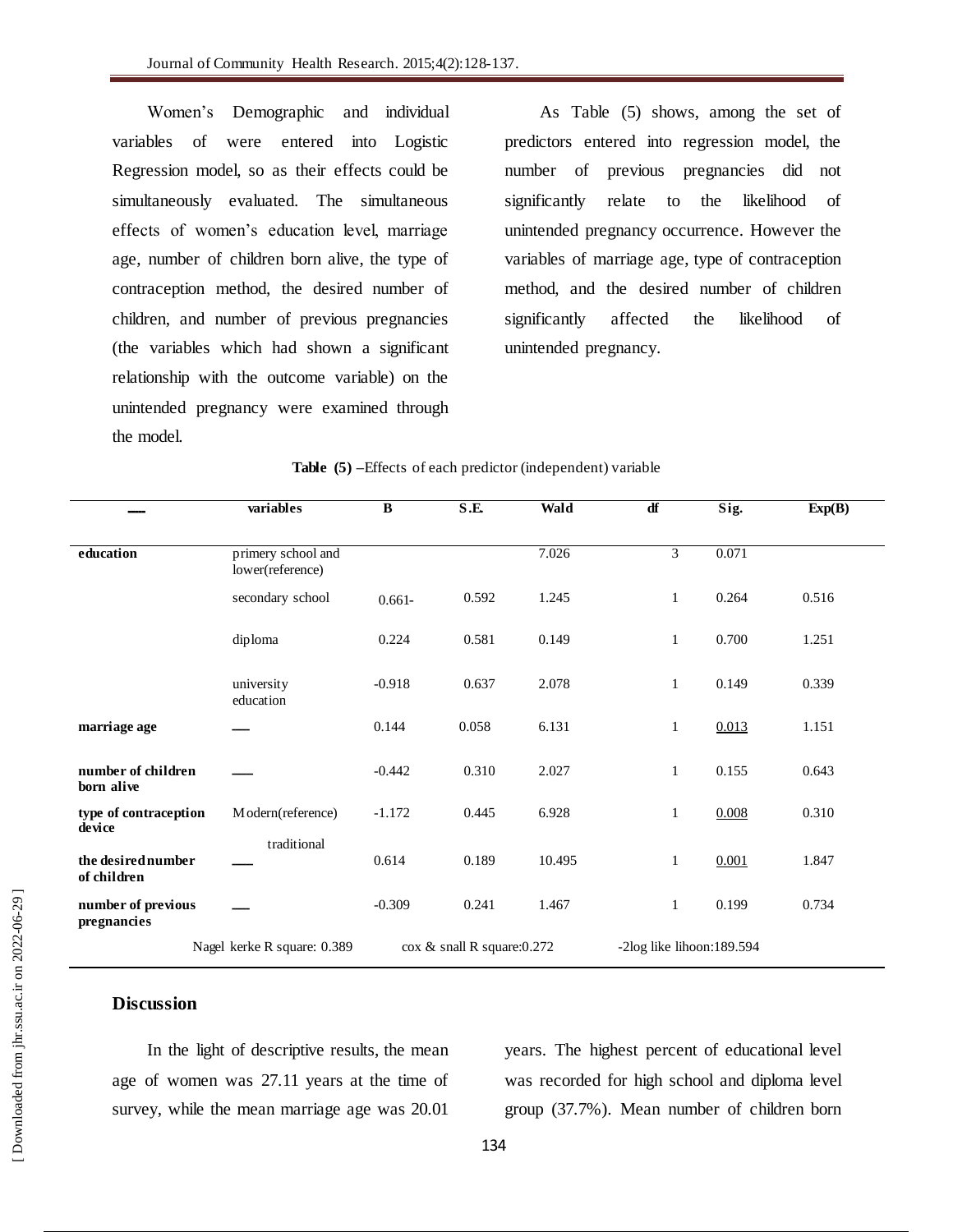alive was 0.85, and mean the desired number of children was 3.06 children among the respondents.

Regarding the use of contraception means, 85.9% of respondents reported use of modern methods of contraception while 14.1% applied the traditional methods. The study sample consisted of 90.9% housewives, amongst whom 85% did not experience any miscarriages. Moreover, 75% of respondents were born in the city. The results of the present study showed that 28% of mothers in this survey have considered their case of pregnancy as an unintended one. Where as Khoshe-mehri et al<sup>[5]</sup>, ireported 31% unintended pregnancies in Tehran and Abazari et al<sup>[22]</sup> reported the level of 34.9% in Kerman.

### **Conclusion**

It could be concluded that a significant relationship exists between the educational level of women under study and the likelihood of unintended pregnancies. In other words, as the educational level increases, the percent of unintended pregnancies would decrease which is in concordance with finding of Khoshe-mehri et al <sup>[5]</sup>, Asadi et al<sup>[10]</sup>, and Rezaeepour et al<sup>[12]</sup> as well. Khoshe-mehri et al proposed that 49.1% and 37.5% of pregnancies were unintended amongst jiliterate women as well as within those with primary school education level respectively. In addition, Only 20.5% of women with high school diploma or higher education experienced unintended pregnancies.

As the number of previous pregnancies for women increases, the percent of unintended pregnancies rise as well. The finding of the present study approved this relation which is in concordance with those of Khoshe-mehri et  $al^{[5]}$ . Which proposed that the likelihood of unintended pregnancy increases as more women cases pregnancy. According to their research, 84.6% of pregnancy cases if women who were experiencing their forth pregnancy were unintended; while only 16% of women reported their first pregnancy as an unintended case.

A significant relationship was detected between woman's marriage age and likelihood of unintended pregnancy; which is in line with results obtained by Mansouri et al  $[11]$ . They found that about 19% of pregnancies occurred at ages lower than 20 or higher than 35. As a matter of fact, Very young age and so high pregnancy and low marriage age also causes unintended pregnancy.

A significant relationship was also observerd between the desired number of children and unintended pregnancy which supported the finding of Yazdani  $[7]$ . Yazdani demonstrated's that the variables "the desired number of children" in two groups of "intended" and "unintended" pregnancies were statistically different from each other. As a matter of fact most mothers intended to have two children without having any gender preferences; while such factors as economic level, levels of life expectations of life amongst people, and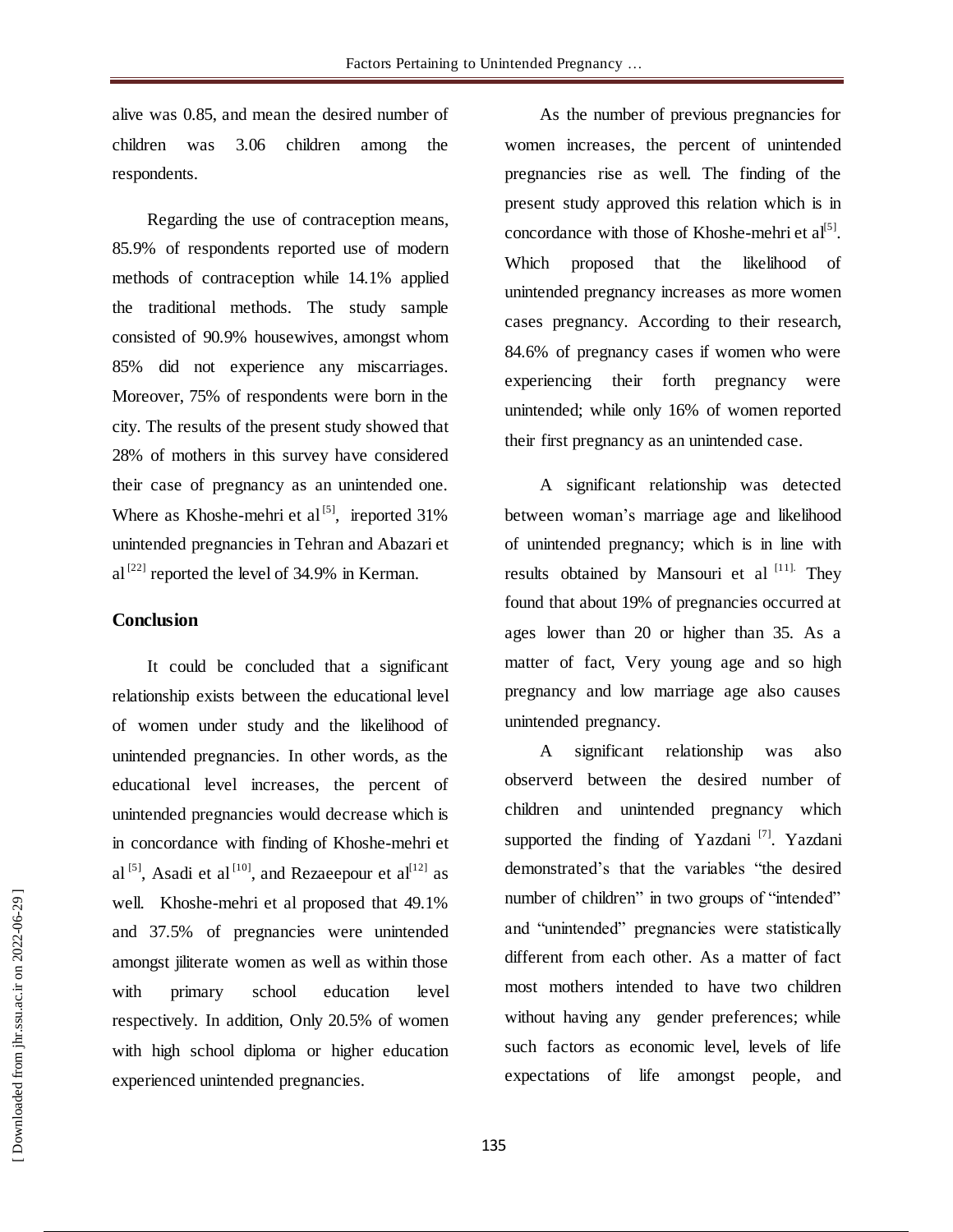religious belief could affect the the desired number of children.

The relationship between using contraception means and unintended pregnancy was observed to be significant as well, which is confirmed by Khoshe-mehri<sup>[5]</sup>, Yazdani<sup>[7]</sup>, and Rezaeepour et  $al^{[12]}$ . The findings of Rezaeepour et al. demonstrated that units under study either were not using any contraception means, or were not properly executing the contraception method. Moreover, the main reasons cited by women with unintended pregnancy who visited

## the healthcare centers included fear of counter effects, spouse disagreement, and not utilizing contraception methods beforehand.

Considering the statistics and obtained results, many of which are confirmed by other studies, a few predictive measures against unintended pregnancy could be mentioned as educating mothers in regard with appropriate timing for pregnancy. Proper methods of using contraception means, as well as proper contraception mean types at different ages.

#### **References:**

- 1- Abbasi-Shavazi MJ, Hosseini-Chavoshi M. Unintended pregnancies in the Islamic Republic of Iran: levels and correlates. Asia-Pacific Population Journal. 2004;19(1):27-38.
- 2- Hosseini M, Qavami B, Salimzadeh Eftekhar ardebili H. Low birth weight and its relationship with unwanted pregnancy: a prospective study.Journal of Public Health and Institute of Health Research. 2008;7(1):11-18 (Persian).
- 3- Kafshani O, Sharifirad GH, Hassanzadeh A, et al. Evaluate the relationship between BMI and unintended pregnancy in women , Journal of Health System Research. 2012; 3(1):32-35 (Persian).
- 4- Roudi F, Monem A. Unintended pregnancies in the Middle East and North Africa. 2009. available in http://www.prb.org/Publications/Articles/2009/menaunintendedpregnancies.aspx
- 5-Khoosheh mehri G, Ebrahim taheri G, Hatami Z, et al. Prevalence of unwanted pregnancy and associated factors among pregnant women attending health centers south of Tehran. Shahid Beheshti University of Medical Sciences Journal. 2007;16(59):26-32(Persian).
- 6- Pourheydari M. Khosravi A. Shamaeian razavi N. et al. A comparative study of the prenatal care in the wanted and unwanted pregnancies.Knowledge & Health, University of Medical Sciences and Health Services anymore. 2011;(4):9-13 (Persian).
- 7-Yazdani F. Comparison of demographic variables in women with unwanted pregnancies and planning. Journal of Family Health, Islamic Azad University, Sari. 2012; 1(2):19-26(Persian).
- 8- Amani F, Bashiri J, Moghaddam nahan N, et al. Logistic regression models were used to investigate the factors influencing unwanted pregnancies. Qom University of Medical Sciences. 2012; 4(1):32-36(Persian).